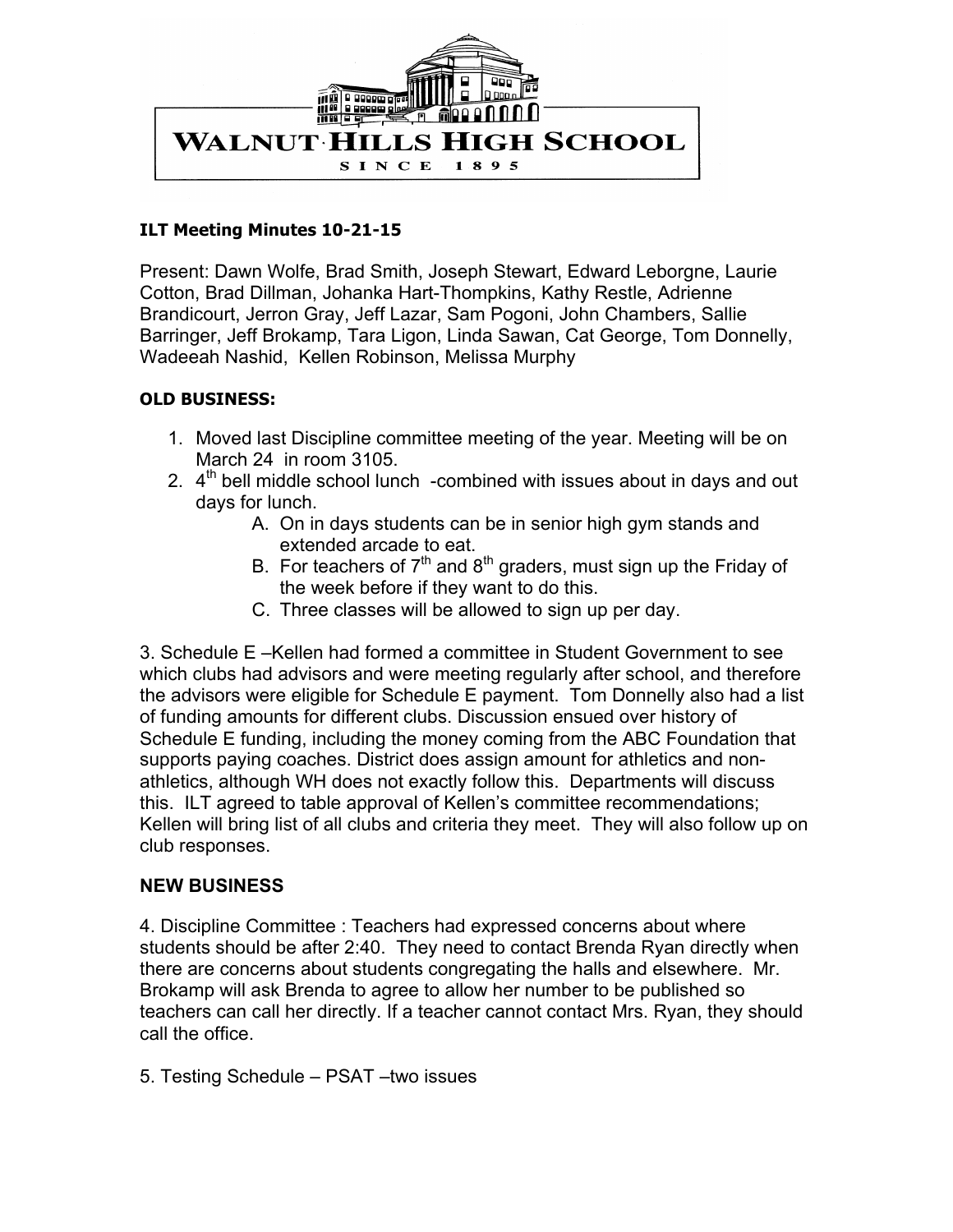A. Staff request to change this from the last week of the quarter to the first week of the next quarter, since there is evidently a one week window to adjust this. 2. What is the bell schedule going to be that day?

Both issues going to the department meeting for this month and will return to ILT in November.

6.  $7<sup>th</sup>$  grade teaming vote & conflict with department meetings on PD days - bring concerns to Dr. Savage. Issue tabled until she is here.

7. Concerns about book to read – the book is optional, not an expectation to read.

8 . Equity – Testing and extra training- concerns about equity in time spent training to administer test. These were mostly concerns from last year, but we agreed to have a plan in place well before the testing in April.

9. Test agreement – There were concerns that this was too much liability for teachers. There were concerns from teachers about signing agreement that they have followed rules for testing when have no ability to really ascertain accuracy. It was suggested that Maria Horn & Dr, Savage make a new form for this that would work better for Walnut, with multiple teachers administering a test. ILT will revisit this next month.

10. Eight Bell schedule-discussion over merits and drawbacks of this proposal. Laurie Cotton will consider heading up subcommittee on this and will let notify ILT next month.

- 11. Quantity of field trips: several questions
- A. Are in school performances during the day field trips? Yes.
- B. Can other weeks be added to blackout? Joe Stewart will bring proposal.
- C. What about competitions? AMC, National Latin exam, etc.

Teachers must send out names of students going on a field trip to staff one week in advance, students must talk with teachers in classes affected to notify them of their absence, and teachers must make lists of students going on trips in ABC order. Mr. Brokamp will re-announce these requests to the staff.

12. College Board AP service Learning Pilot: This is an extra service learning project that can be concurrent with enrollment in AP Human Geography and AP European History. Walnut must let College Board know if we intend to do this by December 1, 2015. Joe Stewart and Justin Demoss have applied to do this for 2016-2017.

A motion to create separate AP Euro and AP Human Geo classes with service learning project was passed, with 8 in favor and 2 opposed.

13. A request was made to require teachers teaching summer school to notify department chairs of failures in summer school, as well as notifying counselors. This will be discussed in department and brought back next month.